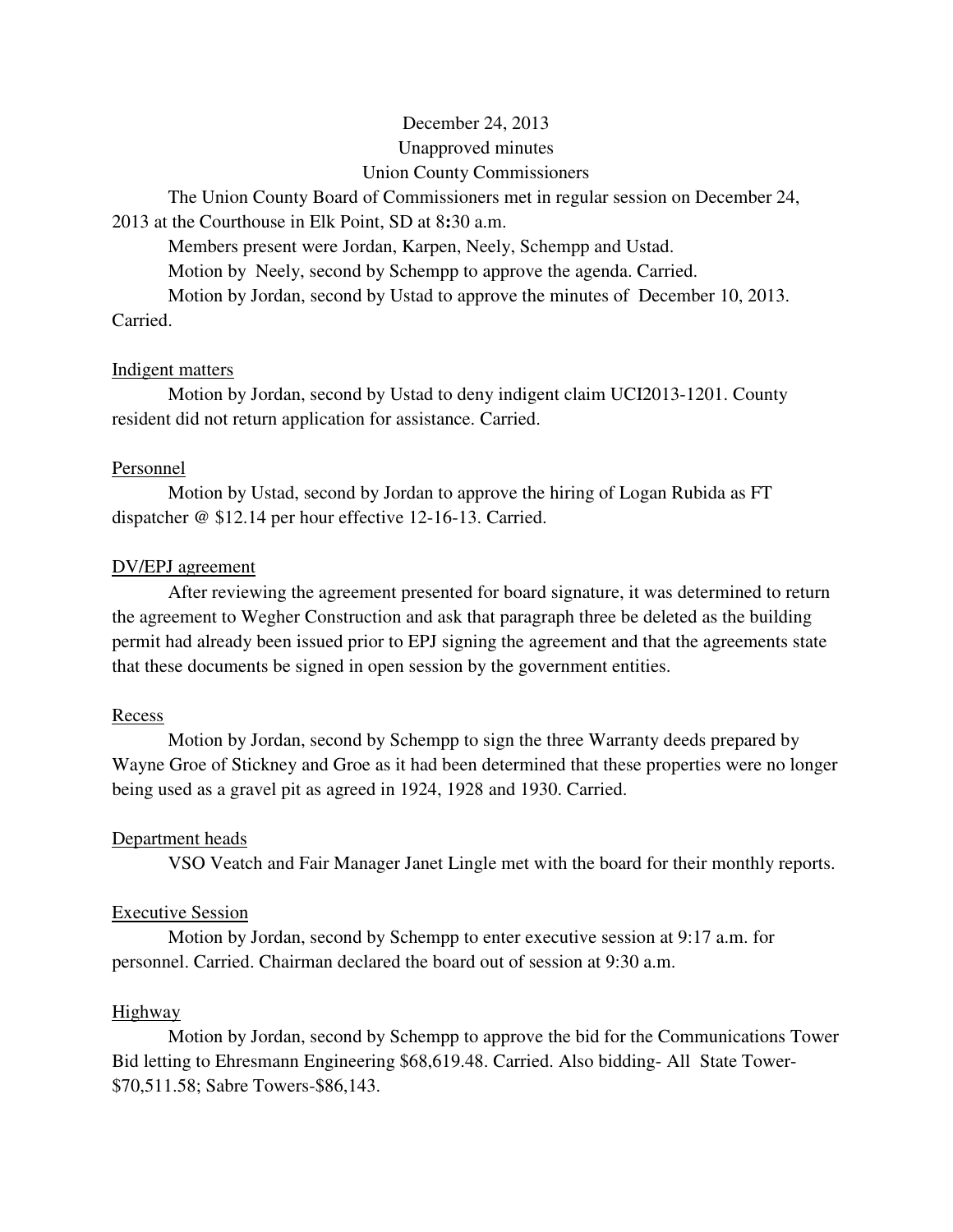Discussion took place on the Highway Building Projects. Board will invite four architects to the January 7, 2014 meeting.

### Year End Review

Chairman discussed the year-end review.

Thanks given to Commissioners Ustad and Jordan for the work done on salary ranges and schedule. Discussion on department heads using the projector during the commissioner's meetings. The Highway building project and communication tower project are moving forward.

### Sheriff

 Motion by Jordan, second by Schempp to approve the automatic supplement to the Sheriff's department budget for \$700 from the Canine Grant. Carried.

 Motion by Schempp, second by Ustad to surplus the 2005 Crown Victoria (vin #2FAHP71W15X143032) and 2007 Crown Victoria (vin #2FAFP71WX7137918) and open sealed bids on January 21, 2014 at 10 a.m. Carried.

### Claims

 Motion by Jordan, second by Ustad to approve the following claims. The following claims have been audited, approved and warrants drawn on the same: Bi-weekly payroll for 12- 27-2013: Auditor \$84.00; Treasurer \$252.00; State's Attorney \$518.10; Public Building \$793.00; Register of Deeds \$645.54; Sheriff \$31,663.25; Nurse \$170.55; WIC \$304.62; Highway \$19,858.65; EMA \$636.00; Flood Control \$1,374.07.

Accurate Reporting (Transcripts) \$277.50; Autosound Solutions (Maint) \$2,250.00; Avera Sacred Heart Hospital (Care) \$2,417.20; Bart Clark (Subpoena Fees) \$43.68; Bob Barker Co (Supp) \$161.21; Bomgaars (Repair/Supp) \$269.98; Boyer Trucks (Repair) \$428.62; TuDogs Computing (Repair) \$350.00; Century Link (Util) \$2,543.78; Certified Languages Intl (Interpreter) \$56.10; Certified Testing Svc (Geotechnical Report) \$1,340.00; Childrens Inn (Allot) \$737.50; City of Elk Point (Util) \$4,258.15; Computer Forensic Resource (Eval) \$4,997.01; Cornhuskers Intl (Supp) \$42.68; Council on Sexual Assault (Allot) \$5,000.00; Dailey Plumbing (Repair) \$372.56; Dale Neely (Mileage) \$33.30; Diesel Machinery (Repair/Supp) \$706.10; Doyle Karpen (Mileage) \$14.80; Driveline Svc (Repair) \$177.43; Echo (Supp) \$31.20; Fanta C Auto (Equip) \$300.00; Fastenal Company (Supp) \$256.03; Frantzen Reporting (Transcripts) \$191.00; Gaswint Auction Svc (Sale) \$350.00; Heiman Fire Equip (Maint) \$677.34; Honeywell (Maint) \$6,729.00; Hydraulic World (Repair) \$76.77; I-State Truck Ctr (Repair) \$349.48; Industrial Tools & Machine (Supp) \$20.78; Inland Truck Parts (Repair) \$2,252.64; Iowa Office Supply (Supp) \$185.26; Jacks Uniform & Equip (Cloth Allow) \$1,798.62; Jim J Christenson (Training) \$60.00; Johnson Feed (De-Icing Supp) \$4,217.48; Juror Fees \$415.12; Katie Smith (Subpoena) \$20.00; Knife River Midwest (Cr#06 Asphalt Overlay) \$150,464.82; Knology (Util) \$170.95; Kone (Maint) \$297.00; Kreisers (Supp) \$31.10; Lawson Products (Supp) \$338.49; Lenora Smith (Subpoena) \$43.68; Lottie Murray (Subpoena) \$43.68; Lowell Cook Const (Prof Svc) \$4,350.00; Marvin Schempp (Mileage) \$38.48; Marx Dust Control (De-Icing Supp) \$179.00; Matheson (Supp) \$128.94; Mcleods (Supp) \$582.25;